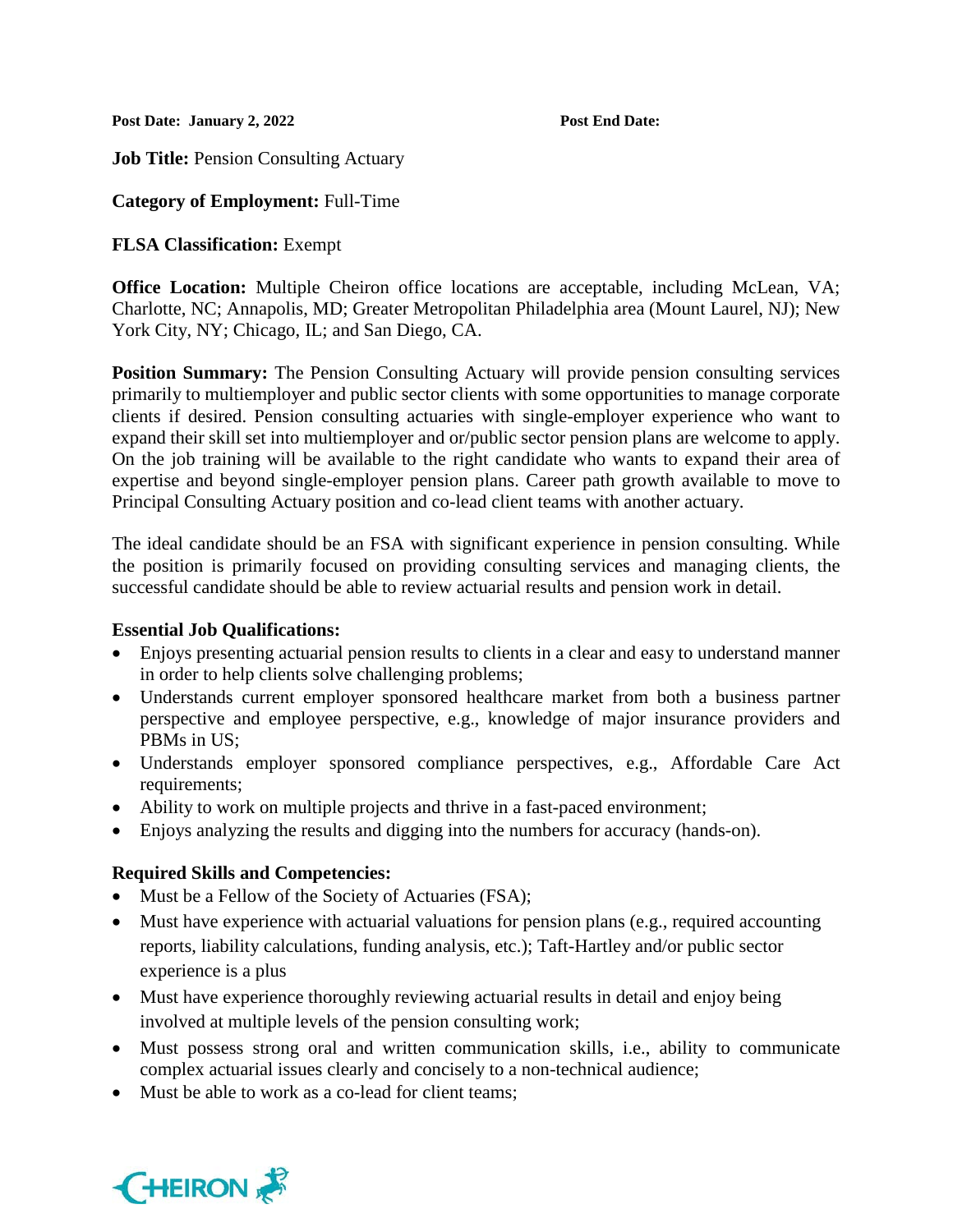- Must be able to manage several complex projects and clients: i.e., manage deadlines and develop methodologies that work within deadlines and client-set budgets;
- Excels at managing personal workflow;
- Oversees the work of client team staff as well as mentor and train staff;
- Communicates and works cooperatively with other consultants

### **Additional Requirements:**

- Expertise in Microsoft Office products including Excel, Word, and PowerPoint
- Expertise in Proval is a plus
- Business development skills for Consulting Actuary
- Client travel required

### **Education and Experience:**

- Bachelor's Degree from a four-year college or university is required
- At least ten years of pension actuarial consulting experience

**Travel:** Employee will be required to travel to client meetings as well as internal Cheiron meetings. Frequency of travel may vary based on client assignments.

**About Cheiron:** Cheiron is a rapidly growing employee-owned actuarial and financial consulting firm that is focused on providing health and pension actuarial consulting services to our clients (multiemployer, public sector, and some corporate). Our mission is to empower benefit plan sponsors to understand and better manage their benefit programs and their resulting financial risks through innovative technological applications and unsurpassed professional expertise. About 100 employees work at Cheiron across the continental US at nine different office locations. Cheiron is flexible and has the unique ability to adjust work assignments to enable employees to have favorable client roles and opportunities and to continue optimal career growth.

Cheiron provides on the job training and competitive compensation packages. Turn-over at Cheiron is low compared to other actuarial consulting firms because our goal is to keep our employees happy as well as our clients. We understand the on-the-job stress that arises from an actuarial consulting position. We strive to ensure each employee has the appropriate work-life balance that works for them based on their unique personal experiences which can change throughout a person's career. Furthermore, for the right candidate, this position may provide an opportunity for equity ownership in the firm.

#### **Reasonable Accommodations:**

Reasonable accommodations may be made to enable individuals with disabilities to perform the Essential Job Functions.

#### **EEO Statement:**

Cheiron Inc. is an Equal Employment Opportunity (EEO) employer that is fully committed to providing equal employment opportunities. Cheiron recruits, hires, trains, and promotes qualified individuals in all job titles without regard to race, color, national origin, sex, sexual orientation, gender identity, religion, age, marital status, genetic information, status as a protected veteran, or status as an individual with a disability, and does not discriminate against or harass any individual